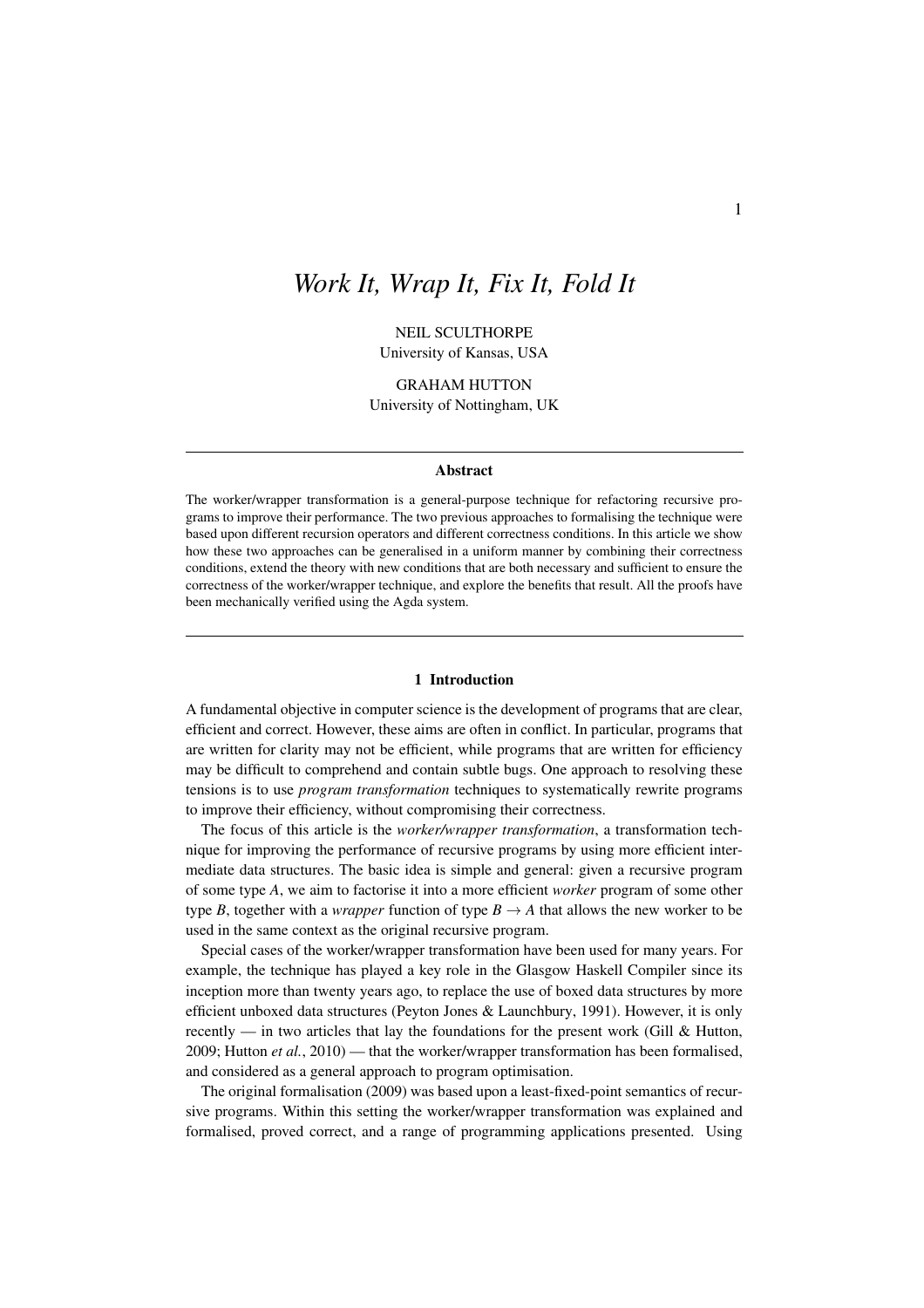fixed points allowed the worker/wrapper transformation to be formalised, but did not take advantage of the additional structure that is present in many recursive programs. To this end, a more structured approach (2010) was then developed based upon initial-algebra semantics, a categorical approach to recursion that is widely used in program optimisation (Bird & de Moor, 1997). More specifically, a worker/wrapper theory was developed for programs defined using fold operators, which encapsulate a common pattern of recursive programming. In practice, using fold operators results in simpler transformations than the approach based upon fixed points. Moreover, it also admitted the first formal proof of correctness of a new approach (Voigtländer, 2008) to optimising monadic programs.

While the two previous articles were nominally about the same technique, they were quite different in their categorical foundations and correctness conditions. The first was founded upon least fixed points in the category CPO of complete partial orders and continuous functions, and identified a hierarchy of conditions on the conversion functions between the original and worker types that are sufficient to ensure correctness. In contrast, the second was founded upon initial algebras in an arbitrary category C, and identified a lattice of sufficient correctness conditions on the original and worker algebras. This raises the question of whether it is possible to combine or unify the two different approaches. The purpose of this new article is to show how this can be achieved, and to explore the benefits that result. More precisely, the article makes the following contributions:

- We show how the least-fixed-point and initial-algebra approaches to the worker/ wrapper transformation can be generalised in a uniform manner by combining their different sets of correctness conditions (sections 3 and 5).
- We identify necessary conditions for the correctness of the worker/wrapper technique, in addition to the existing sufficient conditions, thereby ensuring that the theory is as widely applicable as possible<sup>1</sup> (sections 3 and 5).
- We use our new theory to develop a specialised worker/wrapper theory for folds in CPO that eliminates all unnecessary strictness conditions (section 6).

The article is aimed at readers who are familiar with the basics of least-fixed-point semantics (Schmidt, 1986), initial-algebra semantics (Bird & de Moor, 1997), and the worker/wrapper transformation (Gill & Hutton, 2009; Hutton *et al.*, 2010), but all necessary concepts and results are reviewed. A mechanical verification of the proofs in Agda is available as supplementary material on the JFP website, along with an extended version of this article that includes a series of worked examples and all the proofs.

# 2 Least-Fixed-Point Semantics

The original formalisation of the worker/wrapper transformation was based on a leastfixed-point semantics of recursion, in a domain-theoretic setting in which programs are continuous functions on complete partial orders. In this section we review some of the basic definitions and properties from this approach to program semantics, and introduce our notation. For further details, see for example Schmidt (1986).

 $<sup>1</sup>$  Specifically, we identify conditions that are necessary and sufficient to ensure that the</sup> worker/wrapper factorisation and fusion properties are both valid.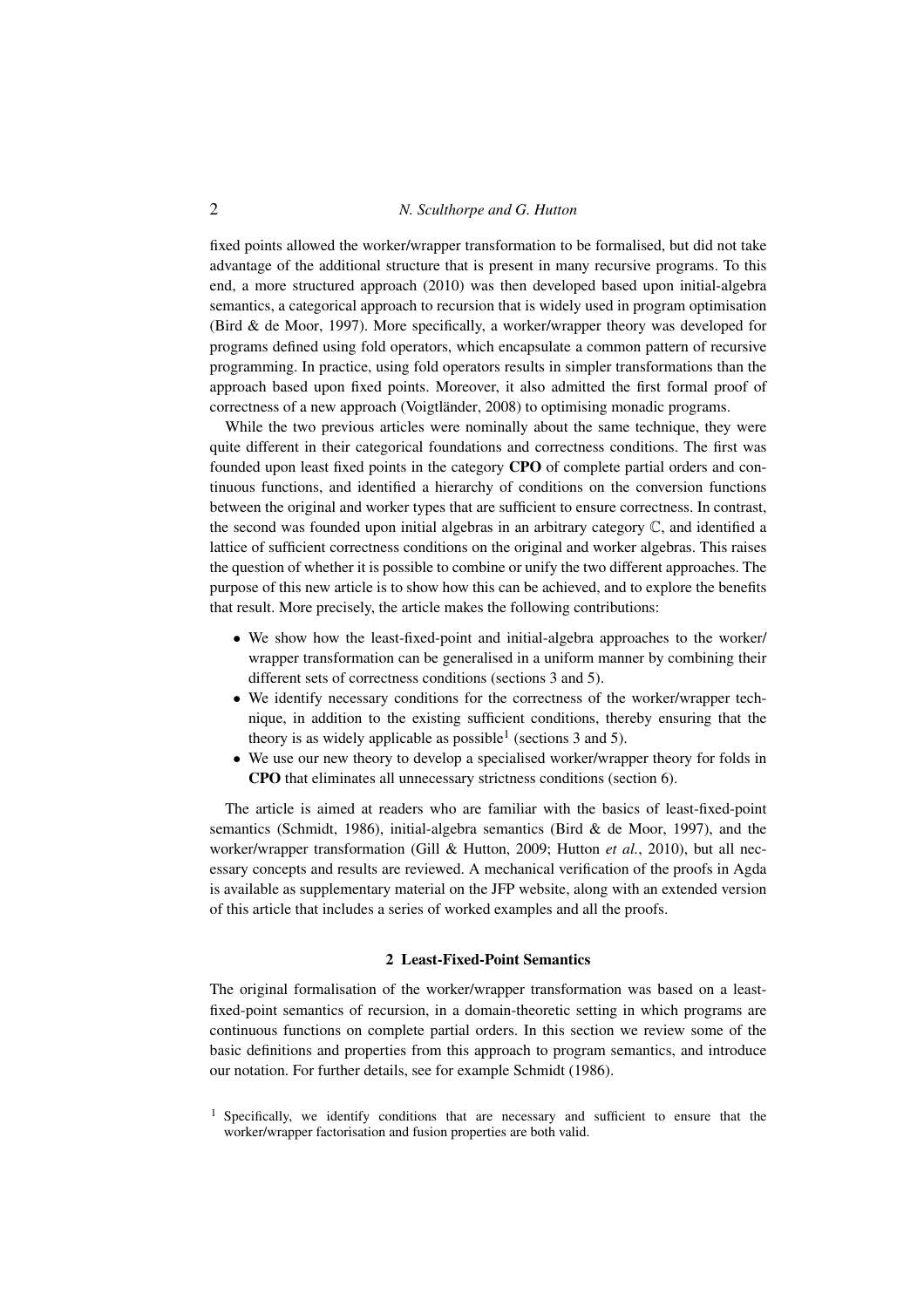A *complete partial order* (cpo) is a set with a partial-ordering ⊑, a least element ⊥, and limits  $\bigcup$  (least upper bounds) of all non-empty chains. A function  $f$  between cpos is *continuous* if it is monotonic and preserves the limit structure. If it also preserves the least element, i.e.  $f \perp = \perp$ , the function is *strict*. A *fixed point* of a function f is a value x for which  $f x = x$ . Kleene's well-known fixed-point theorem (Schmidt, 1986) states that any continuous function *f* on a cpo has a least fixed point, denoted by *fix f* .

The basic proof technique for least fixed points is *fixed-point induction* (Winskel, 1993). Suppose that *f* is a continuous function on a cpo and that *P* is a *chain-complete* predicate on the same cpo, i.e. whenever the predicate holds for all elements in a non-empty chain then it also holds for the limit of the chain. Then fixed-point induction states that if the predicate holds for the least element of the cpo (the base case) and is preserved by the function  $f$  (the inductive case), then it also holds for  $fix f$ :

# *Lemma 2.1* (*Fixed-Point Induction*) If *P* is chain-complete, then:

$$
P \perp \wedge (\forall x. P x \Rightarrow P (f x)) \Rightarrow P (f x f)
$$

Fixed-point induction can be used to verify the well-known *fixed-point fusion* property (Meijer *et al.*, 1991), which states that the application of a function to a *fix* can be reexpressed as a single  $fix$ , provided that the function is strict and satisfies a simple commutativity condition with respect to the *fix* arguments:

*Lemma 2.2* (*Fixed-Point Fusion*)

$$
f \circ g = h \circ f \wedge \text{strict } f \Rightarrow f(\text{fix } g) = \text{fix } h
$$

Finally, a key property of *fix* that we will use is the *rolling rule* (Backhouse, 2002), which allows the first argument of a composition to be pulled outside a *fix*, resulting in the composition swapping the order of its arguments, or 'rolling over':

*Lemma 2.3* (*Rolling Rule*)

 $f(x(f \circ g) = f(f(x(g \circ f)))$ 

#### 3 Worker/Wrapper for Least Fixed Points

Within the domain-theoretic setting of the previous section, consider a recursive program defined as the least fixed point of a function  $f : A \rightarrow A$  on some type *A*. Now consider a more efficient program that performs the same task, defined by first taking the least fixed point of a function  $g : B \to B$  on some other type *B*, and then converting the resulting value back to the original type by applying a function  $abs: B \rightarrow A$ . The equivalence between these two programs is captured by the following equation:

 $fix f = abs (fix g)$ 

We call *fix f* the original program, *fix g* the *worker* program, *abs* the *wrapper* function, and the equation itself the *worker/wrapper factorisation* for least fixed points. We now turn our attention to identifying conditions to ensure that it holds.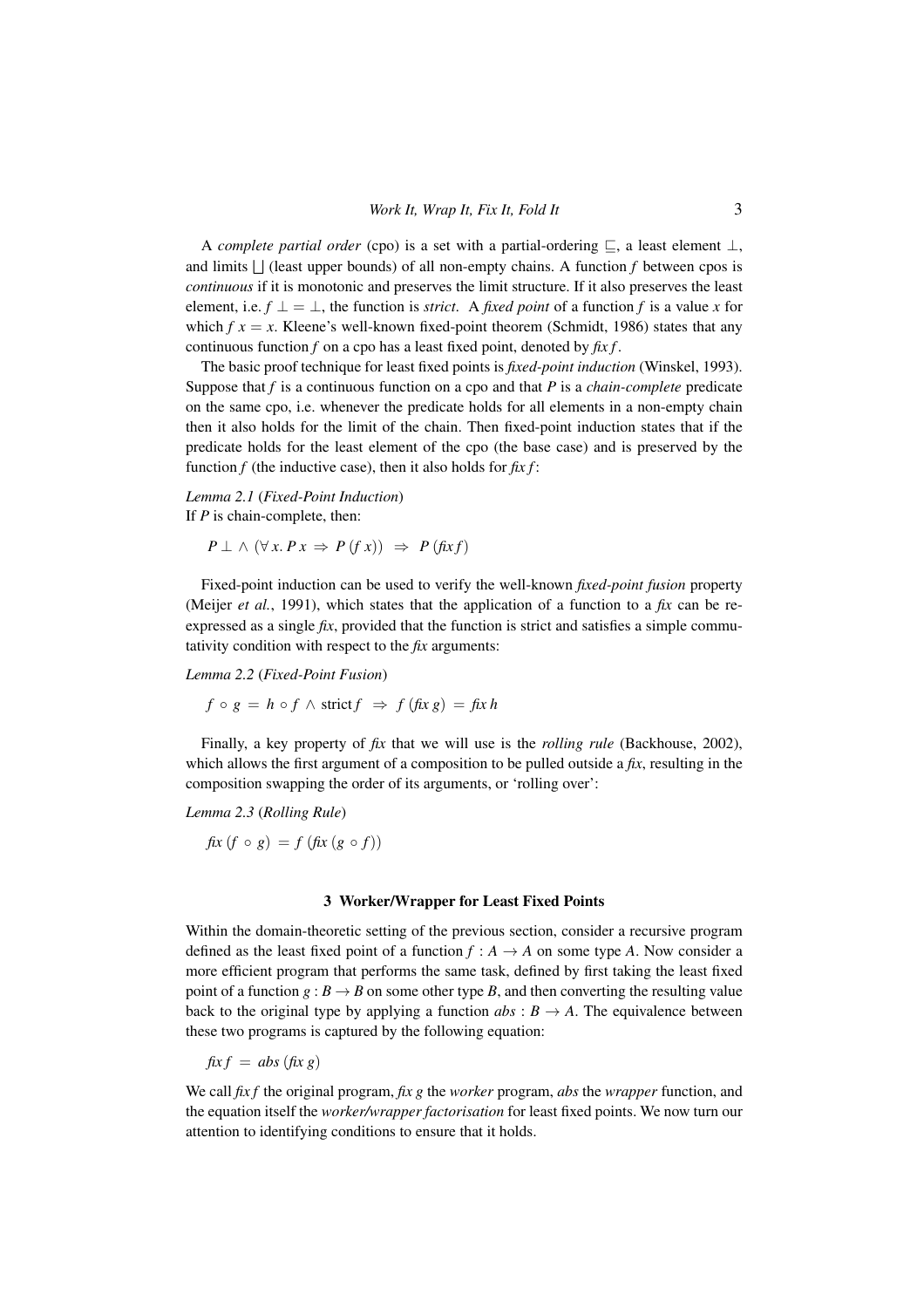#### *3.1 Assumptions and Conditions*

First, we require an additional conversion function  $rep : A \rightarrow B$  from the original type to the new type. This function is not required to be an inverse of *abs*, but we do require one of the following *worker/wrapper assumptions* to hold:

 $(A)$  *abs*  $\circ$  *rep* = *id<sub>A</sub>* (B) *abs*  $\circ$  *rep*  $\circ$   $f = f$ (C)  $fix$  (abs  $\circ$  *rep*  $\circ$   $f$ ) =  $fix$  *f* 

These assumptions form a hierarchy, with (A)  $\Rightarrow$  (B)  $\Rightarrow$  (C). Assumption (A) is the strongest and usually the easiest to verify, and states that *abs* is a left inverse of *rep*, which in the terminology of data refinement means that the *abstract* type *A* can be faithfully *represented* by the concrete type *B*. For some applications, however, assumption (A) may not be true in general, but only for values produced by the body function *f* of the original program, as captured by the weaker assumption (B), or we may also need to take the recursive context into account, as captured by (C).

Additionally, we require one of the following *worker/wrapper conditions*<sup>2</sup> that relate the body functions *f* and *g* of the original and worker programs:

| (1) $g = rep \circ f \circ abs$                   | $(1\beta)$ fix $g = f(x (rep \circ f \circ abs))$ |
|---------------------------------------------------|---------------------------------------------------|
| (2) $rep \circ f = g \circ rep \wedge strict rep$ | $(2\beta)$ fix $g = rep$ (fix f)                  |
| (3) abs $\circ$ g = f $\circ$ abs                 |                                                   |

In general, there is no relationship between the conditions in the first column, i.e. none implies any of the others, while the  $\beta$  conditions in the second column arise as weaker versions of the corresponding conditions in the first. The implications (1)  $\Rightarrow$  (1 $\beta$ ) and  $(2) \Rightarrow (2\beta)$  follow immediately using extensionality and fixed-point fusion respectively, which in the latter case accounts for the strictness side condition in (2). We will return to the issue of strictness in Section 3.2. Furthermore, given assumption (C), it is straightforward to show that conditions (1 $\beta$ ) and (2 $\beta$ ) are in fact equivalent. Nonetheless, it is still useful to consider both conditions, as in some situations one may be simpler to use than the other. Note that attempting to weaken condition (3) in a similar manner gives  $fix f = abs (fix g)$ , which there is no merit in considering as this is precisely the worker/wrapper factorisation result that we wish to establish.

In terms of how the worker/wrapper conditions are used in practice, for some applications the worker program *fix g* will already be given, and our aim then is to *verify* that one of the conditions is satisfied. In such cases, we use the condition that admits the simplest verification, which is often one of the stronger conditions (1), (2) or (3) that do not involve the use of *fix*. For other applications, our aim will be to *construct* the worker program. In such cases, conditions (1), (1 $\beta$ ) or (2 $\beta$ ) provide explicit but inefficient definitions for the worker program in terms of the body function *f* of the original program, which we then attempt to make more efficient using program-fusion techniques. This was the approach

 $2\degree$  The assumptions and conditions are both sets of equational properties; we use the differing terminology for consistency with Gill & Hutton (2009) and Hutton *et al.* (2010).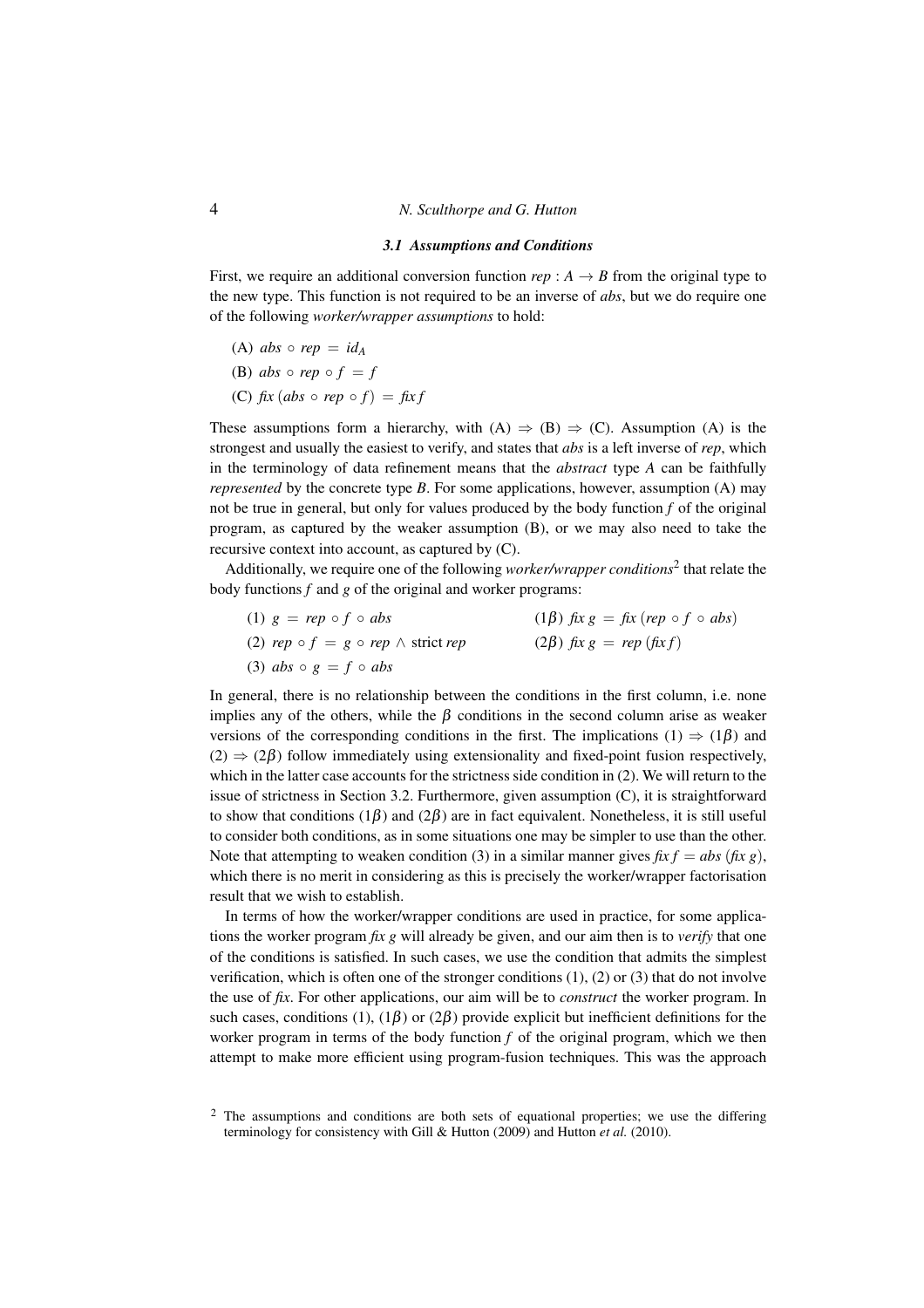that was taken by Gill & Hutton (2009). However, as shown by Hutton *et al.* (2010), in some cases it is preferable to use conditions  $(2)$  or  $(3)$ , which provide an indirect *specification* for the body function *g* of the worker, rather than a direct definition.

# *3.2 Worker/Wrapper Factorisation*

We can now state the main result of this section: provided that any of the worker/wrapper assumptions hold, and any of the worker/wrapper conditions hold, then worker/wrapper factorisation is valid, as summarised in Figure 1. To prove this result it suffices to consider assumption (C) and conditions  $(1\beta)$  and  $(3)$  in turn, as  $(A)$ ,  $(B)$ ,  $(1)$  and  $(2)$  are already covered by their weaker versions, and  $(2\beta)$  is equivalent to  $(1\beta)$  in the presence of (C). For condition (1 $\beta$ ), factorisation is verified by the following simple calculation:

$$
fix f
$$
  
= { (C) }  

$$
fix (abs \circ rep \circ f)
$$
  
= { rolling rule }  

$$
abs (fix (rep \circ f \circ abs))
$$
  
= { (1 $\beta$ )}  

$$
abs (fix g)
$$

For condition  $(3)$ , at first glance it may appear that we don't need assumption  $(C)$ at all, as condition (3) on its own is sufficient to verify the result by fusion. But the use of fusion requires that *abs* is strict. However, using assumption (C) and fixed-point induction, we can prove the factorisation result without this extra strictness condition (see the extended version of this article for the details). But perhaps *abs* being strict is implied by the assumptions and conditions? In fact, given assumption (A), this is indeed the case. However, for the weaker assumption (B), *abs* is not necessarily strict. A simple counterexample is shown in the following diagram, in which bullets on the left and right sides are elements of *A* and *B* respectively, dotted lines are orderings ( $x \subseteq y$ ) that are directed upwards, and solid arrows are mappings  $(x \mapsto y)$ :



In particular, this example satisfies assumption (B), condition (3), and worker/wrapper factorisation, but *abs* is non-strict. Because (B) implies (C), the same counterexample also shows that the strictness of *abs* is not implied by (C) and (3). It is interesting to note that in the past condition (3) was regarded as being uninteresting because it just corresponds to the use of fusion (Hutton *et al.*, 2010). But in the context of *fix* this requires that *abs* is strict. However, as we have now seen, in the case of  $(B)$  and  $(C)$  this requirement can be dropped. Hence, worker/wrapper factorisation for condition (3) is applicable in some situations where fusion is not, i.e. when *abs* is non-strict.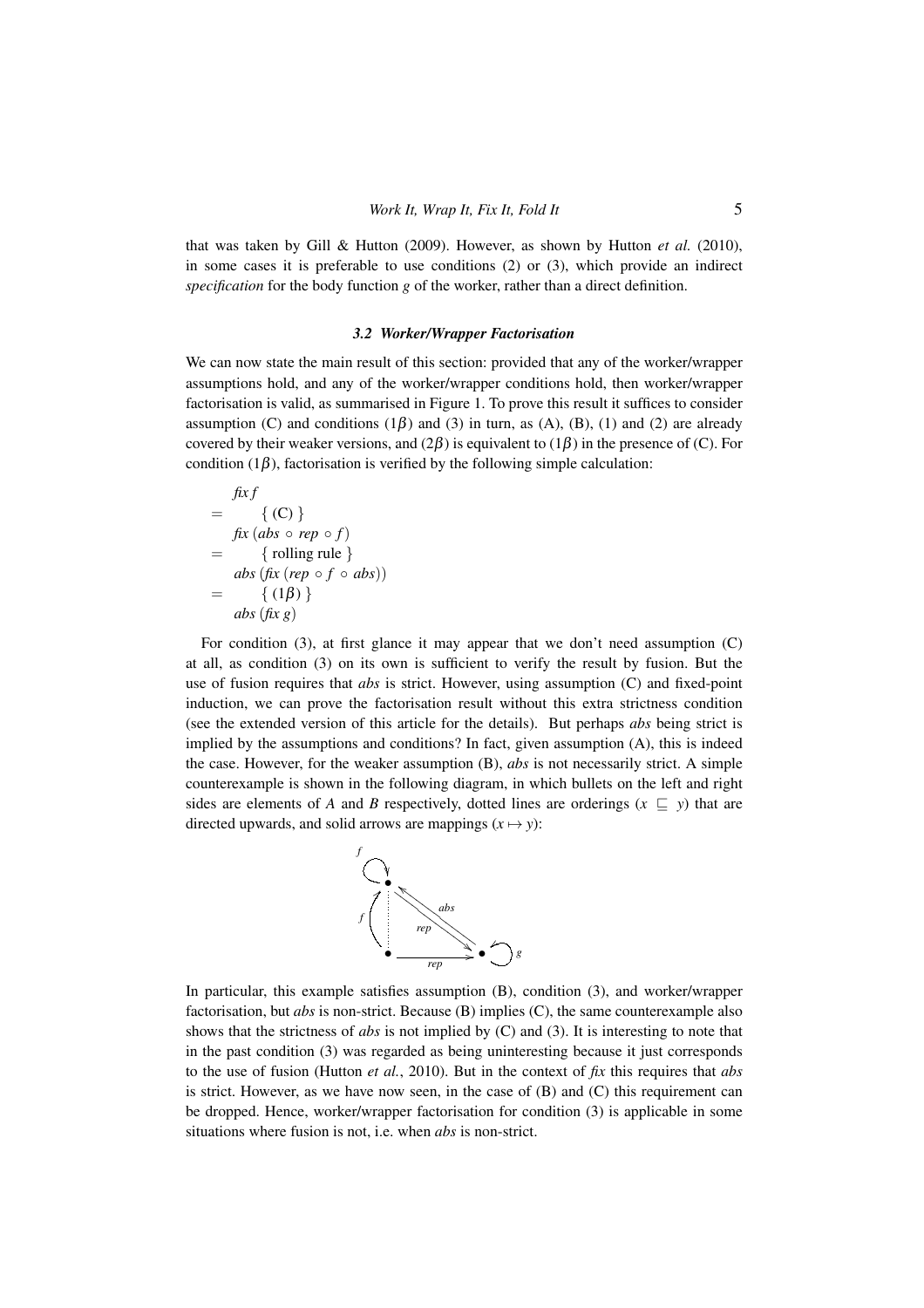Given functions  $f : A \rightarrow A$  $g : B \rightarrow B$ for some types *A* and *B*, and conversion functions  $rep : A \rightarrow B$  $abs : B \rightarrow A$ then we have a set of *worker/wrapper assumptions* (A) *abs*  $\circ$  *rep* = *id*<sub>A</sub> (B) *abs*  $\circ$  *rep*  $\circ$   $f = f$ (C)  $fix$  (abs  $\circ$  *rep*  $\circ$   $f$ ) =  $fix$ and a set of *worker/wrapper conditions* (1)  $g = rep \circ f \circ abs$  (1 $\beta$ )  $fix g = fix (rep \circ f \circ abs)$ <br>(2)  $rep \circ f = g \circ rep \wedge strict rep$  (2 $\beta$ )  $fix g = rep (fix f)$ (2)  $rep \circ f = g \circ rep \wedge strict \, rep$ (3)  $abs \circ g = f \circ abs$ Provided that any of the assumptions hold and any of the conditions hold, then *worker/wrapper factorisation* is valid:  $fix f = abs(fix g)$ Furthermore, if any of the assumptions hold, and any of the conditions except (3) hold, then *worker/wrapper fusion* is valid:  $rep (abs (fix g)) = fix g$ 



Recall that showing  $(2) \Rightarrow (2\beta)$  using fixed-point fusion requires that *rep* is strict. It is natural to ask if we can drop strictness from (2) by proving worker/wrapper factorisation in another way, as we did above with condition (3). The answer is no, and we verify this by exhibiting a non-strict *rep* that satisfies  $rep \circ f = g \circ rep$  and assumption (A), but for which worker/wrapper factorisation does not hold, as follows:



Because (A)  $\Rightarrow$  (B)  $\Rightarrow$  (C), the same example shows that *rep*  $\circ$  *f* = *g*  $\circ$  *rep* on its own is also insufficient for assumptions (B) and (C). However, while the addition of strictness is sufficient to ensure worker/wrapper factorisation, it is not *necessary*, which can be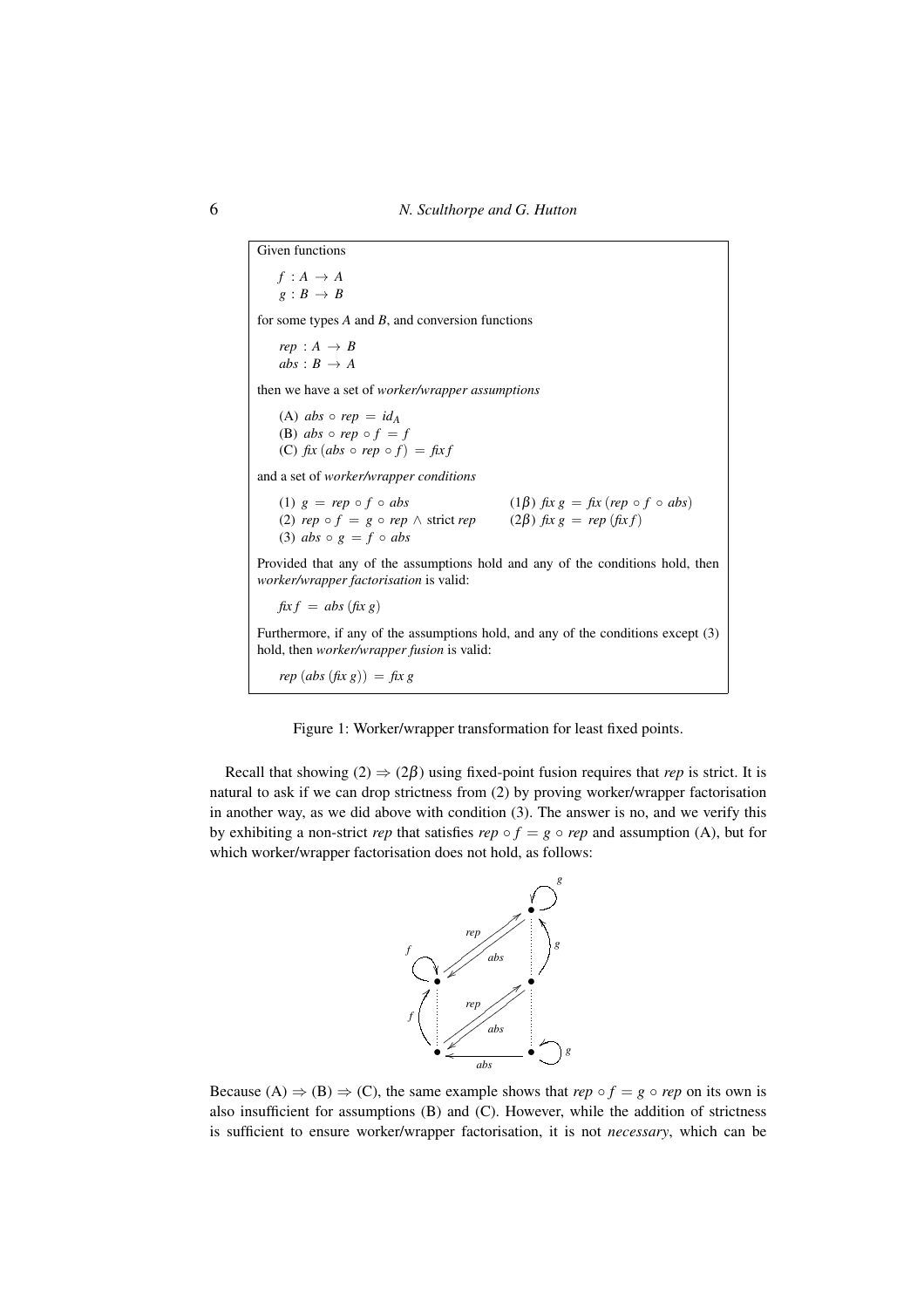verified by exhibiting a non-strict *rep* that satisfies  $rep \circ f = g \circ rep$ , assumption (A), and worker/wrapper factorisation, shown in the example below. As before, this example also verifies that strictness is not necessary for (B) and (C).



## *3.3 Worker/Wrapper Fusion*

When applying worker/wrapper factorisation, it is often desirable to fuse together instances of the conversion functions *rep* and *abs* to eliminate the overhead of repeatedly converting between the new and original types (Gill & Hutton, 2009). In general, it is not the case that *rep*  $\circ$  *abs* can be fused to give *id<sub>B</sub>*. However, provided that any of the assumptions (A), (B) or (C) hold, and any of the conditions except (3) hold, then the following *worker/wrapperfusion* property is valid, as summarised in Figure 1:

 $rep (abs (fix g)) = fix g$ 

In a similar manner to Section 3.2, for the purposes of proving this result it suffices to consider assumption (C) and condition  $(2\beta)$ :

*rep* (*abs* (*fix g*)) = { worker/wrapper factorisation, (C) and  $(2\beta)$  } *rep* (*fix f*)  $= \{ (2\beta) \}$ *fix g*

As with worker/wrapper factorisation, we confirm that strictness of *rep* is sufficient but not necessary in the case of condition (2), by exhibiting a non-strict *rep* that satisfies *rep*  $\circ$  *f* = *g*  $\circ$  *rep*, assumption (A), and worker/wrapper fusion:

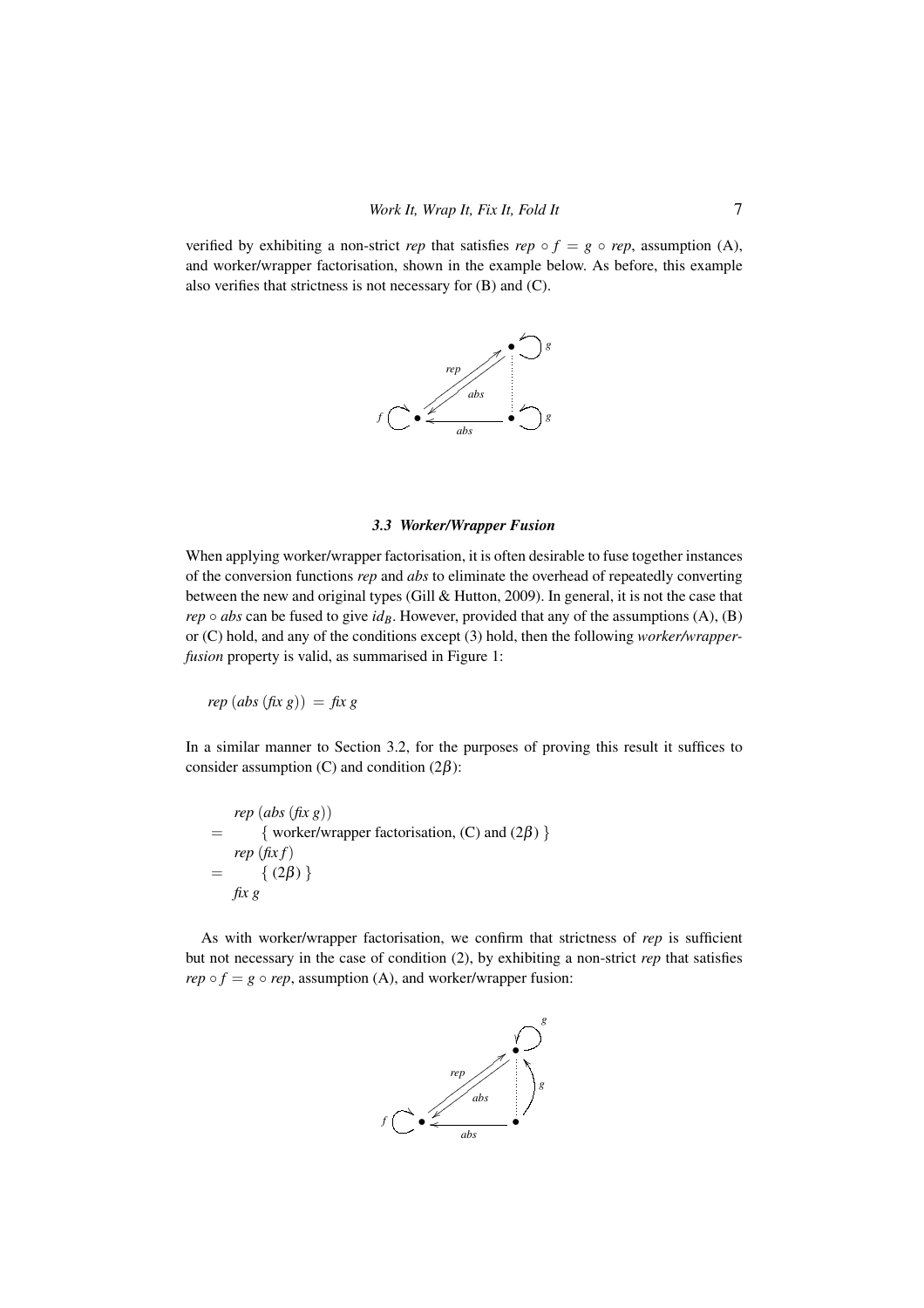Finally, in the case of condition (3), the following example shows that (3) and (A) are not sufficient to ensure worker/wrapper fusion:



Furthermore, even if we were also to require that *rep* be strict, *abs* be strict, or both conversion functions be strict, it is still possible to construct corresponding examples that demonstrate that worker/wrapper fusion does not hold in general for condition (3).

## *3.4 Relationship to Previous Work*

The worker/wrapper results for *fix* presented in this section generalise those in Gill & Hutton (2009). The key difference is that the original article only considered worker/wrapper factorisation for condition  $(1\beta)$ , although it wasn't identified as an explicit condition but rather inlined in the statement of the theorem itself, whereas we have shown that the result is also valid for (1), (2), (2 $\beta$ ) and (3). Moreover, worker/wrapper fusion was only established for assumption (A) and condition ( $1\beta$ ), whereas we have shown that any of the assumptions (A), (B) or (C) and any of the conditions (1), (1 $\beta$ ), (2) or (2 $\beta$ ) are sufficient. We also exhibited a counterexample to show that (3) is not a sufficient condition for worker/wrapper fusion under any of the assumptions.

We conclude by noting that in the context of assumption  $(C)$ , the equivalent conditions  $(1\beta)$  and  $(2\beta)$  are not just sufficient to ensure that worker/wrapper factorisation and fusion hold, but are in fact necessary too. In particular, given these two properties, we can then verify that condition  $(2\beta)$  holds by the following simple calculation:

$$
fix g
$$
  
= { worker/wrapper fusion}  
 $rep (abs (fix g))$   
= { worker/wrapper factorisation}  
 $rep (fix f)$ 

Hence, while previous work identified conditions that are sufficient to ensure factorisation and fusion are valid, we now have conditions that are both necessary *and* sufficient.

# 4 Initial-Algebra Semantics

We now turn our attention to the other previous formalisation of the worker/wrapper transformation, which was based upon an initial-algebra semantics of recursion in a categorical setting in which programs are defined using fold operators. In this section we review the basic definitions and properties from this approach to program semantics, and introduce our notation. For further details, see for example Bird & de Moor (1997).

Suppose that we fix a category  $\mathbb C$  and a functor  $F : \mathbb C \to \mathbb C$  on this category. Then an *F*-algebra is a pair  $(A, f)$  comprising an object *A* and an arrow  $f : FA \to A$ . An *F*homomorphism from one such algebra  $(A, f)$  to another  $(B, g)$  is an arrow  $h : A \rightarrow B$  such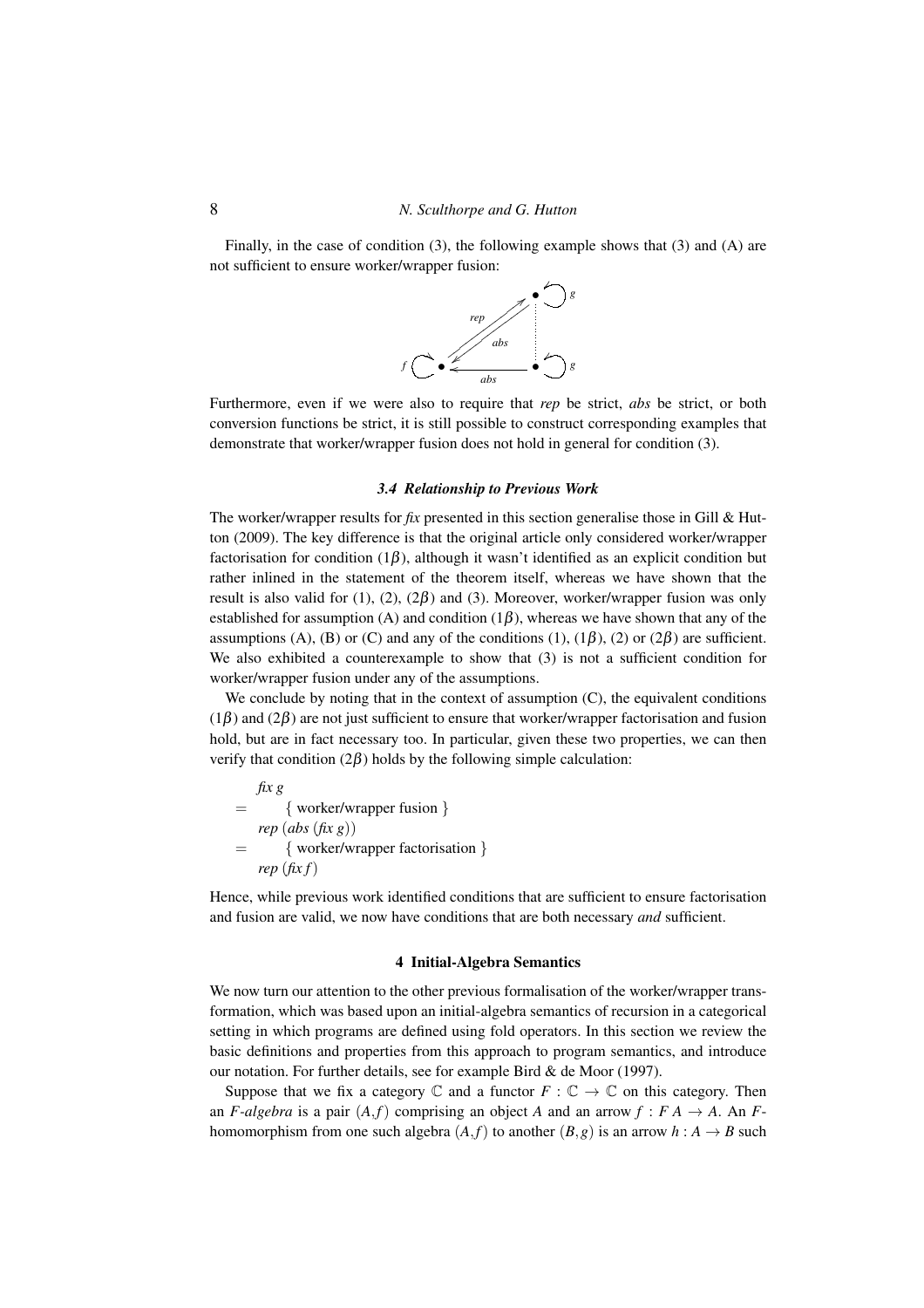that  $h \circ f = g \circ F h$ . Algebras and homomorphisms themselves form a category, with composition and identities inherited from the original category C. An *initial algebra* is an initial object in this new category, and we write  $(\mu F, in)$  for an initial *F*-algebra, and *fold f* for the unique homomorphism from this initial algebra to any other algebra  $(A, f)$ . Moreover, the arrow *in* :  $F \mu F \rightarrow \mu F$  has an inverse *out* :  $\mu F \rightarrow F \mu F$ , which establishes an isomorphism  $F \mu F \cong \mu F$ . The above definition for *fold f* can also be expressed as the following equivalence, known as the *universal property* of *fold*:

*Lemma 4.1* (*Universal Property of Fold*)

 $h = \text{fold } f \Leftrightarrow h \circ in = f \circ F h$ 

The universal property forms the basic proof technique for the fold operator. For example, it can be used to verify the corresponding versions of fixed-point fusion (Lemma 2.2) and the rolling rule (Lemma 2.3) for initial algebras:

*Lemma 4.2* (*Fold Fusion*)

$$
h \circ f = g \circ F h \Rightarrow h \circ fold f = fold g
$$

*Lemma 4.3* (*Rolling Rule*)

*fold* (*f* ◦ *g*) = *f* ◦ *fold* (*g* ◦ *F f*)

### 5 Worker/Wrapper for Initial Algebras

Within the category-theoretic setting of the previous section, consider a recursive program defined as the fold of an algebra  $f : F A \rightarrow A$  for some object A. Now consider a more efficient program that performs the same task, defined by first folding an algebra  $g : F B \to B$  on some other object *B*, and then converting the resulting value back to the original object type by composing with an arrow  $abs: B \rightarrow A$ . The equivalence between these two programs is captured by the following equation:

 $f \circ b \circ f \circ b \circ f \circ b \circ f$ 

In a similar manner to least fixed points, we call *fold f* the original program, *fold g* the *worker* program, *abs* the *wrapper* arrow, and the equation itself the *worker/wrapper factorisation* for initial algebras. The properties that we use to validate the factorisation equation are similar to those that we identified for least fixed points, and are summarised in Figure 2. As previously, the assumptions form a hierarchy  $(A) \Rightarrow (B) \Rightarrow (C)$ , the conditions  $(1\beta)$  and  $(2\beta)$  are weaker versions of (1) and (2) and are equivalent given assumption (C), and in general there is no relationship between conditions  $(1)$ ,  $(2)$  and  $(3)$ . As we are working in an arbitrary category the notion of strictness is not defined, and hence there is no requirement that *rep* be strict for (2); we will return to this point in Section 6.

Worker/wrapper fusion can also be formulated for initial algebras, as shown in Figure 2. Moreover, the example from Section 3.3 that shows that fusion is not in general valid for condition (3) for least fixed points can readily be adapted to the case of initial algebras. Specifically, if we define a constant functor  $F : SET \rightarrow SET$  on the category of sets and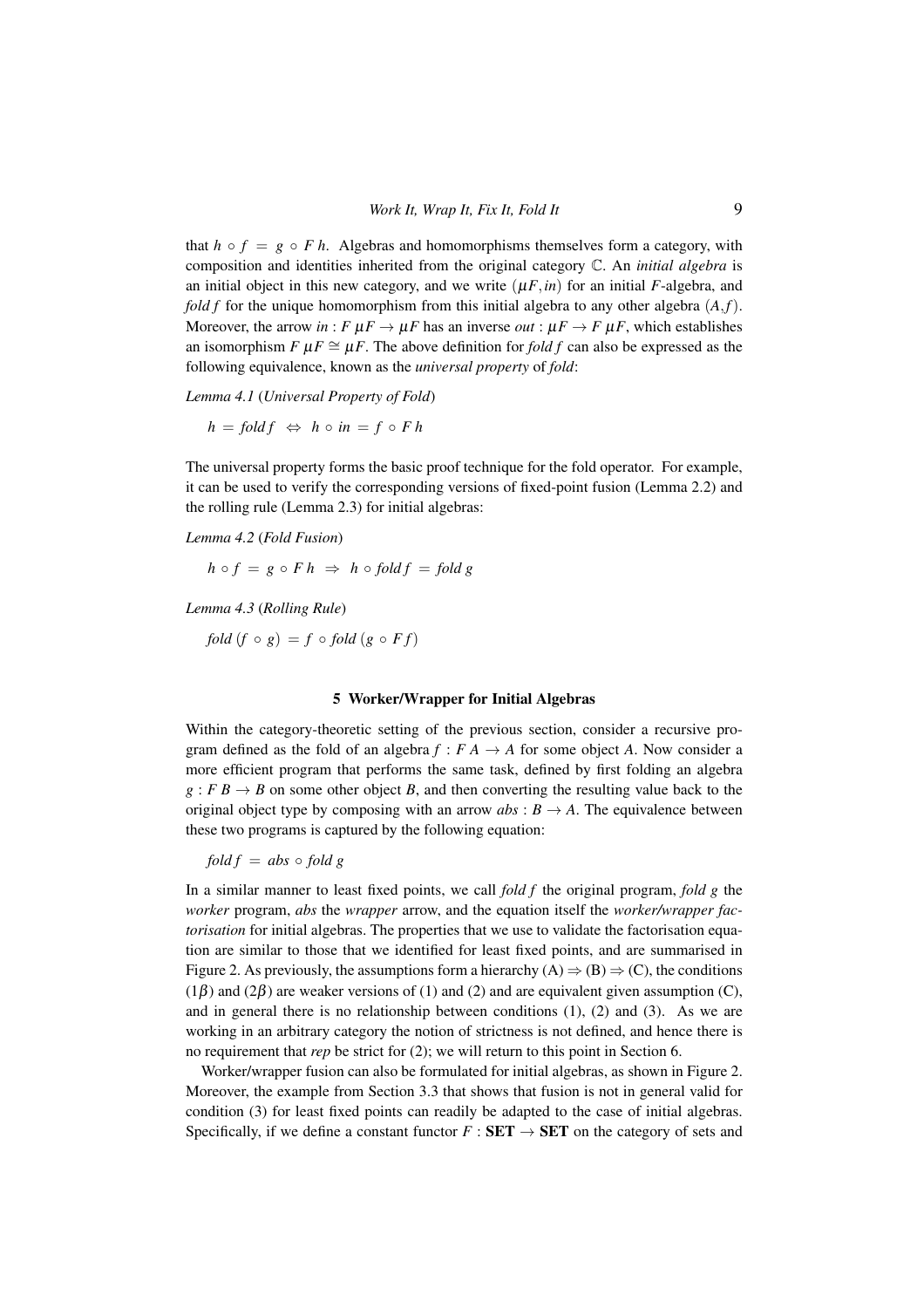Given algebras  $f : FA \rightarrow A$  $g : F B \rightarrow B$ for some functor *F*, and conversion arrows  $rep : A \rightarrow B$  $abs : B \rightarrow A$ then we have a set of *worker/wrapper assumptions* (A)  $abs \circ rep = id_A$ (B) *abs*  $\circ$  *rep*  $\circ$   $f = f$ (C) *fold*  $(abs \circ rep \circ f) = fold f$ and a set of *worker/wrapper conditions* (1)  $g = rep \circ f \circ F \text{ abs}$ <br>
(2)  $rep \circ f = g \circ F \text{ rep}$ <br>
(2)  $f = g \circ F \text{ rep}$ <br>
(2)  $f \circ f \circ F \text{ abs}$  $(2\beta)$  *fold*  $g = rep \circ fold f$ (3)  $abs \circ g = f \circ F$  *abs* Provided that any of the assumptions hold and any of the conditions hold, then *worker/wrapper factorisation* is valid:  $f \circ \text{d} f = \text{d} s \circ \text{f} \circ \text{d} g$ Furthermore, if any of the assumptions hold, and any of the conditions except (3) hold, then *worker/wrapper fusion* is valid: *rep*  $\circ$  *abs*  $\circ$  *fold*  $g =$  *fold*  $g$ 

Figure 2: Worker/wrapper transformation for initial algebras.

total functions by  $FX = 1$  and  $Ff = id_1$ , where 1 is any singleton set, then the following definitions satisfy (3) and (A) but not worker/wrapper fusion:



The worker/wrapper results for *fold* presented in this section generalise those in Hutton *et al.* (2010). The key difference is that the original article only considered worker/wrapper factorisation for assumption  $(A)$  and conditions  $(1)$ ,  $(2)$  and  $(3)$  (in which context  $(1)$  is stronger than the other two conditions), whereas we have shown that the result is also valid for the weaker assumptions  $(B)$  and  $(C)$  (in which context  $(1)$ ,  $(2)$  and  $(3)$  are in general unrelated) and the weaker conditions (1 $\beta$ ) and (2 $\beta$ ). Moreover, worker/wrapper fusion was essentially only established for assumption (A) and condition (1), whereas we have shown that any of the assumptions (A), (B) or (C) and any of the conditions (1), (1 $\beta$ ), (2) or (2 $\beta$ )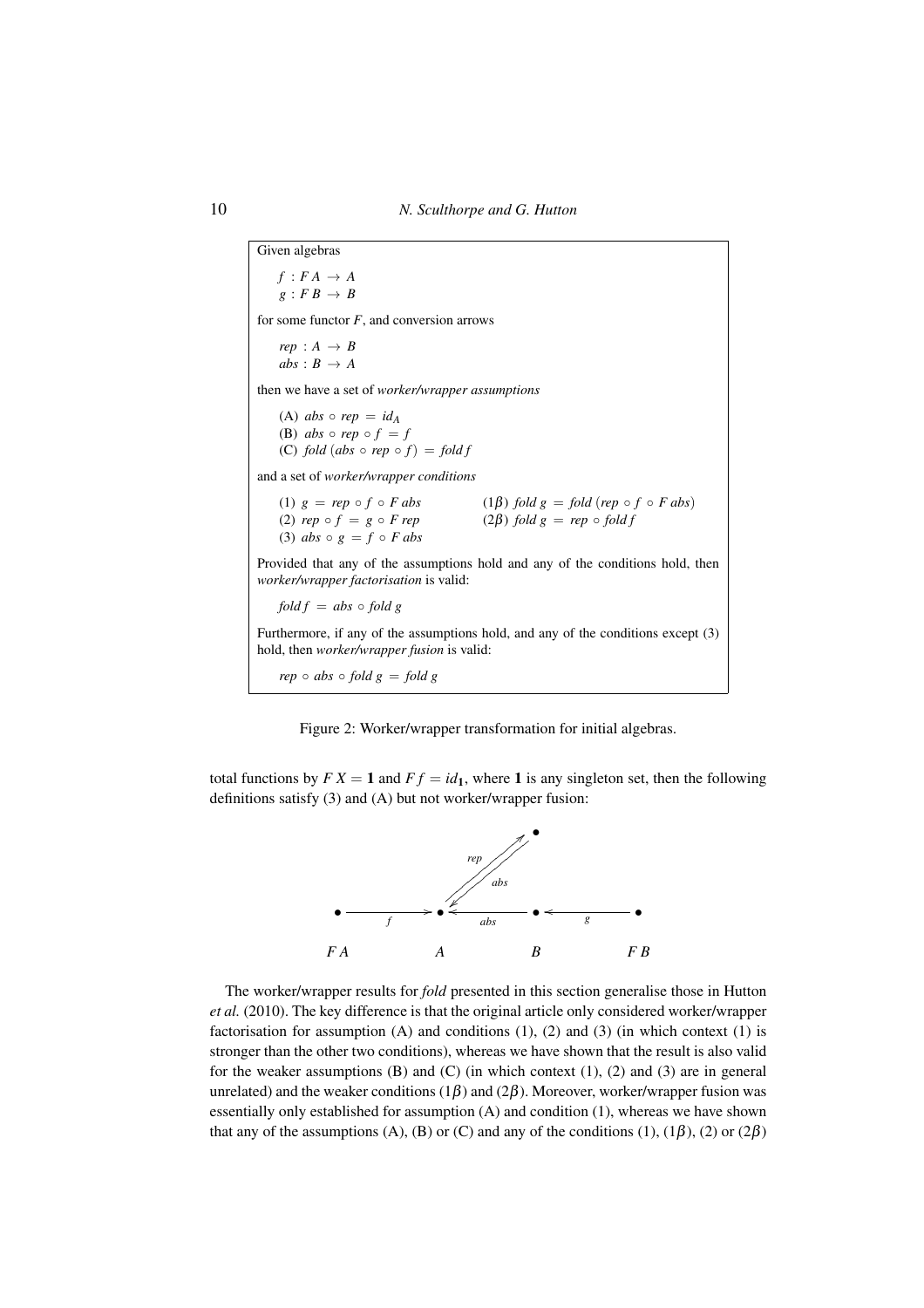are sufficient. We also showed that (3) is not sufficient for worker/wrapper fusion under any of the assumptions. Finally, we note that as with least fixed points, in the context of assumption (C) the equivalent conditions (1 $\beta$ ) and (2 $\beta$ ) are both necessary and sufficient to ensure worker/wrapper factorisation and fusion for initial algebras.

# 6 From Least Fixed Points to Initial Algebras

In Section 5 we developed the worker/wrapper theory for initial algebras. Given that the results were formulated for an arbitrary category C, we would expect them to hold in the category CPO of cpos and continuous functions used in the least-fixed-point approach. This is indeed the case, with one complicating factor: when CPO is the base category, the universal property has a strictness side condition, which weakens our results by adding many strictness requirements. In this section, we show that all but one of these strictness conditions is unnecessary, by instantiating our theory for least fixed points.

# *6.1 Strictness*

Recall that the basic proof technique for the fold operator is its universal property. In the category CPO, this property has a strictness side condition (Meijer *et al.*, 1991):

*Lemma 6.1* (*Universal Property of Fold in* CPO) If *h* is strict, then:

$$
h = fold f \Leftrightarrow h \circ in = f \circ F h
$$

The universal property of fold, together with derived properties such as fusion and the rolling rule, form the basis of our proofs of worker/wrapper factorisation and fusion for initial algebras in Section 5. Tracking the impact of the extra strictness condition above on these results is straightforward but tedious, so we omit the details here (they are provided in the supplementary Agda proofs) and just present the results: for conditions  $(1)$ ,  $(1\beta)$ ,  $(2)$ and (2β), both factorisation and fusion require that *f* , *rep* and *abs* are strict, while for (3), factorisation requires that *g* and *abs* are strict.

In summary, instantiating the worker/wrapper results for initial algebras to the category CPO is straightforward, but deriving the results in this manner introduces many strictness side conditions that may limit their applicability. Some of these conditions could be avoided by using more liberal versions of derived properties such as fold fusion and the rolling rule that are proved from first principles rather than being derived from the universal property. However, it turns out that most of the strictness conditions can be avoided using our worker/wrapper theory for least fixed points.

#### *6.2 From Fix to Fold*

As noted earlier, the generalised worker/wrapper results for initial algebras are very similar to those for least fixed points. Indeed, unifying the results in this manner is one of the primary contributions of this article. In this section we show how the initial-algebra results in CPO can in fact be derived from those for least fixed points, by exploiting the fact that in this context *fold* can be defined in terms of *fix* (Meijer *et al.*, 1991):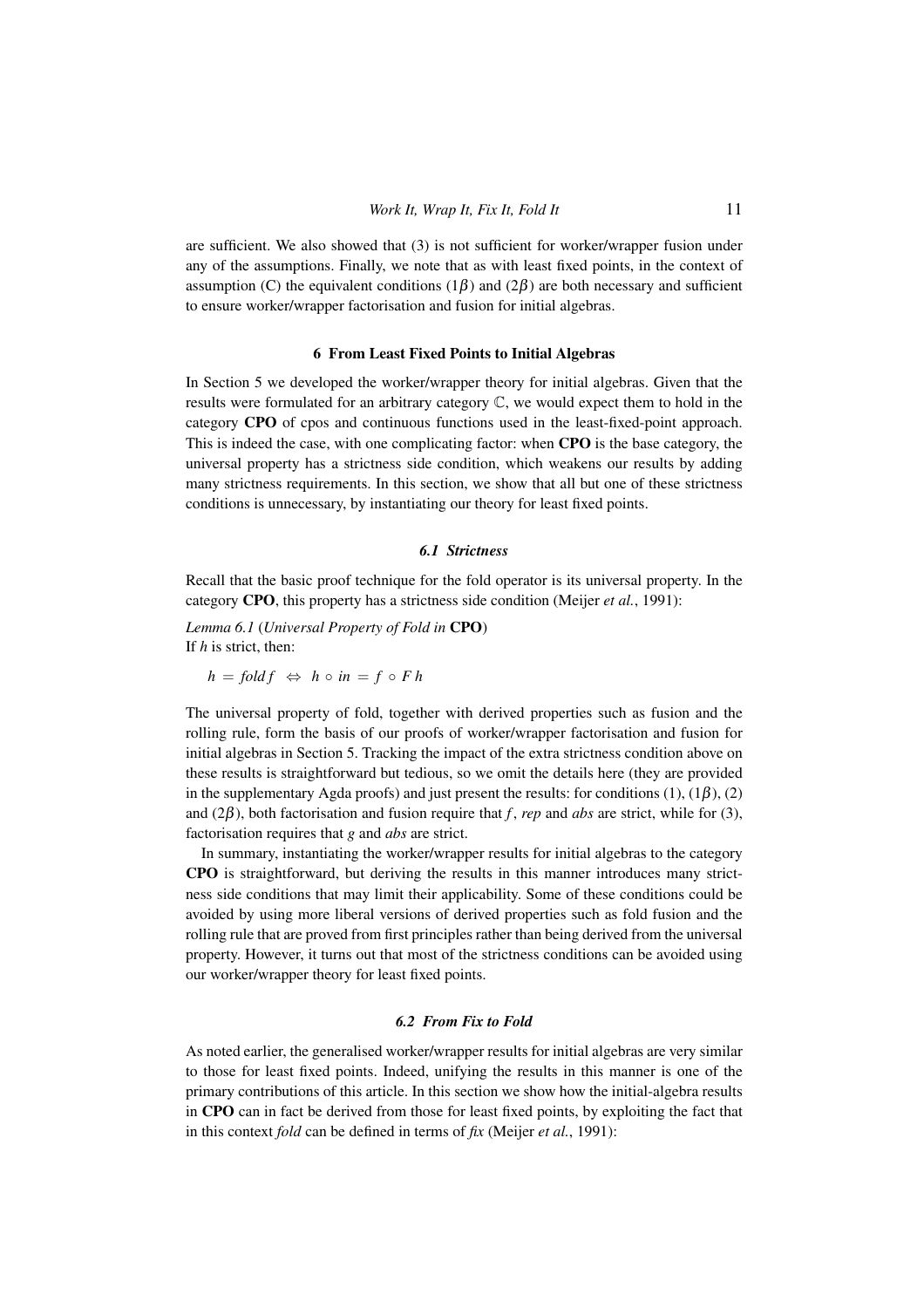*Lemma 6.2* (*Definition of Fold using Fix in* CPO)

*fold*  $f = f(x | \lambda h \rightarrow f \circ F h \circ out)$ 

Suppose we are given algebras  $f : F A \to A$  and  $g : F B \to B$ , and conversion functions  $rep: A \rightarrow B$  and  $abs: B \rightarrow A$ . Our aim is to use the worker/wrapper results for *fix* to derive assumptions and conditions that imply the factorisation result for *fold*, that is:

$$
fold f = abs \circ fold g
$$

First, we define functions  $f'$  and  $g'$  such that  $fold f = f x f'$  and  $fold g = f x g'$ :

$$
f': (\mu F \to A) \to (\mu F \to A)
$$
  

$$
f' = \lambda h \to f \circ F h \circ out
$$
  

$$
g': (\mu F \to B) \to (\mu F \to B)
$$
  

$$
g' = \lambda h \to g \circ F h \circ out
$$

Then we define conversion functions between the types for *fold f* and *fold g*:

| $rep'$ : $(\mu F \to A) \to (\mu F \to B)$ abs' : $(\mu F \to B) \to (\mu F \to A)$ |                       |
|-------------------------------------------------------------------------------------|-----------------------|
| $rep'h = rep \circ h$                                                               | $abs'h = abs \circ h$ |

Using these definitions, the worker/wrapper equation *fold*  $f = abs \circ fold g$  in terms of *fold* is equivalent to the following equation in terms of *fix*:

$$
fixf' = abs'\left(fix\,g'\right)
$$

This equation has the form of worker/wrapper factorisation for *fix*, and is hence valid provided one of the assumptions and one of the conditions from Figure 1 are satisfied for *f* ′ , *g* ′ , *rep*′ and *abs*′ . By expanding definitions, it is now straightforward to simplify each of these assumptions and conditions in terms of the original functions *f* , *g*, *rep* and *abs* (see the extended version of this article for the details). A similar procedure can be applied to worker/wrapper fusion. The end result is a worker/wrapper theory for initial algebras in CPO that has the same form as Figure 2, except that condition (2) requires that *rep* is strict. Compared to the derivation in Section 6.1, this new approach eliminates all but one strictness requirement, and hence the resulting theory is more generally applicable.

One might ask if we can also drop strictness from condition (2), but the answer is no. In order to verify this, let us take  $Id$  : CPO  $\rightarrow$  CPO as the identity functor, for which it can be shown by fixed-point induction that *fold f*  $\perp = f x f$ . Now consider the example from Section 3.2 that shows that strictness cannot be dropped from (2) in the theory for *fix*. This example satisfies (A) and *rep*  $\circ$  *f* = *g*  $\circ$  *Id rep*, but not worker/wrapper factorisation *fold f* = *abs*  $\circ$  *fold g*. In particular, if we assume factorisation is valid we could apply both sides to  $\perp$  to obtain *fold f*  $\perp$  = *abs* (*fold g*  $\perp$ ), which by the above result is equivalent to  $f(x f = abs (fix g)$ , which does not hold for this example as shown in Section 3.2. Hence, by contradiction, *fold*  $f = abs \circ fold g$  is invalid.

#### 7 Related Work

A historical review of the worker/wrapper transformation and related work was given in Gill & Hutton (2009), so we direct the reader to that article rather than repeating the details here. The transformation can also be viewed as a form of *data refinement* (Hoare, 1972; Morgan & Gardiner, 1990), a general-purpose approach to replacing a data structure by a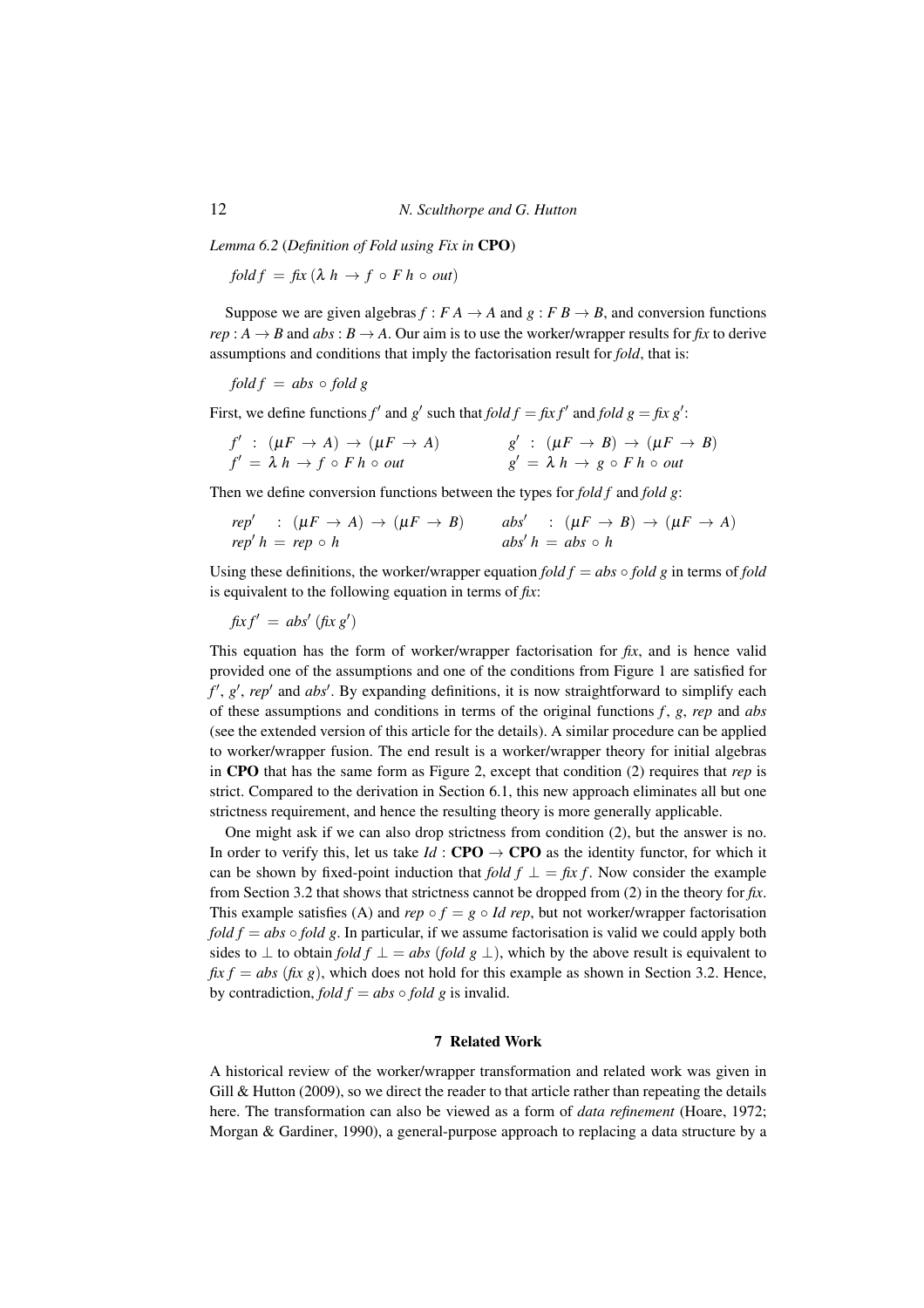more efficient version. Specifically, the worker/wrapper transformation is a data refinement technique for functional programs defined using the recursion operators *fix* or *fold*.

Recently, Gammie (2011) observed that the manner in which the worker/wrapper-fusion rule was used in Gill & Hutton (2009) may lead to the introduction of non-termination. However, this is a well-known consequence of the fold/unfold approach to program transformation (Burstall & Darlington, 1977; Tullsen, 2002), which in general only preserves partial correctness, rather than being a problem with the fusion rule itself, which is correct as it stands. Alternative, but less expressive, transformation frameworks that guarantee total correctness have been proposed, such as the use of expression procedures (Scherlis, 1980). Gammie's solution was to add the requirement that *rep* be strict to the worker/wrapperfusion rule, which holds for the relevant examples in the original article. However, we have not added this requirement in the present article, as this would unnecessarily weaken the fusion rule without overcoming the underlying issue with fold/unfold transformation. Gammie also pointed out that the stream memoisation example in Gill & Hutton (2009) incorrectly claims that assumption (A) holds, but we note that the example as a whole is still correct as the weaker assumption (B) does hold.

In this article we have focused on developing the theory of the worker/wrapper transformation, with the aim of making it as widely applicable as possible. Meanwhile, a team in Kansas is putting the technique into mechanised practice as part of the HERMIT project (Farmer *et al.*, 2012). In particular, they are developing a general purpose system for optimising Haskell programs that allows programmers to write sufficient annotations to permit the Glasgow Haskell Compiler to apply custom transformations automatically. The worker/wrapper transformation was the first high-level technique encoded in the system, and it then proved relatively straightforward to mechanise a selection of new and existing worker/wrapper examples (Sculthorpe *et al.*, 2013). Working with the automated system has also revealed that other, more specialised, transformation techniques can be cast as instances of worker/wrapper, and consequently that using the worker/wrapper infrastructure can simplify mechanising those transformations (Sculthorpe *et al.*, 2013).

# 8 Conclusions and Future Work

The original worker/wrapper article (Gill & Hutton, 2009) formalised the basic technique using least fixed points, while the follow-up article (Hutton *et al.*, 2010) developed a worker/wrapper theory for initial algebras. In this article we showed how the two approaches can be generalised in a uniform manner by combining their different sets of correctness conditions. Moreover, we showed how the new theories can be further generalised with conditions that are both necessary and sufficient to ensure the correctness of the transformations. All the proofs have been mechanically checked using the Agda proof assistant, and are available as supplementary material on the JFP website.

It is interesting to recount how the conditions  $(1\beta)$  and  $(2\beta)$  were developed. Initially we focused on combining assumptions  $(A)$ ,  $(B)$  and  $(C)$  from the first article with conditions (1), (2) and (3) from the second. However, the resulting theory was still not powerful enough to handle some examples that we intuitively felt should fit within the framework. It was only when we looked again at the proofs for worker/wrapper factorisation and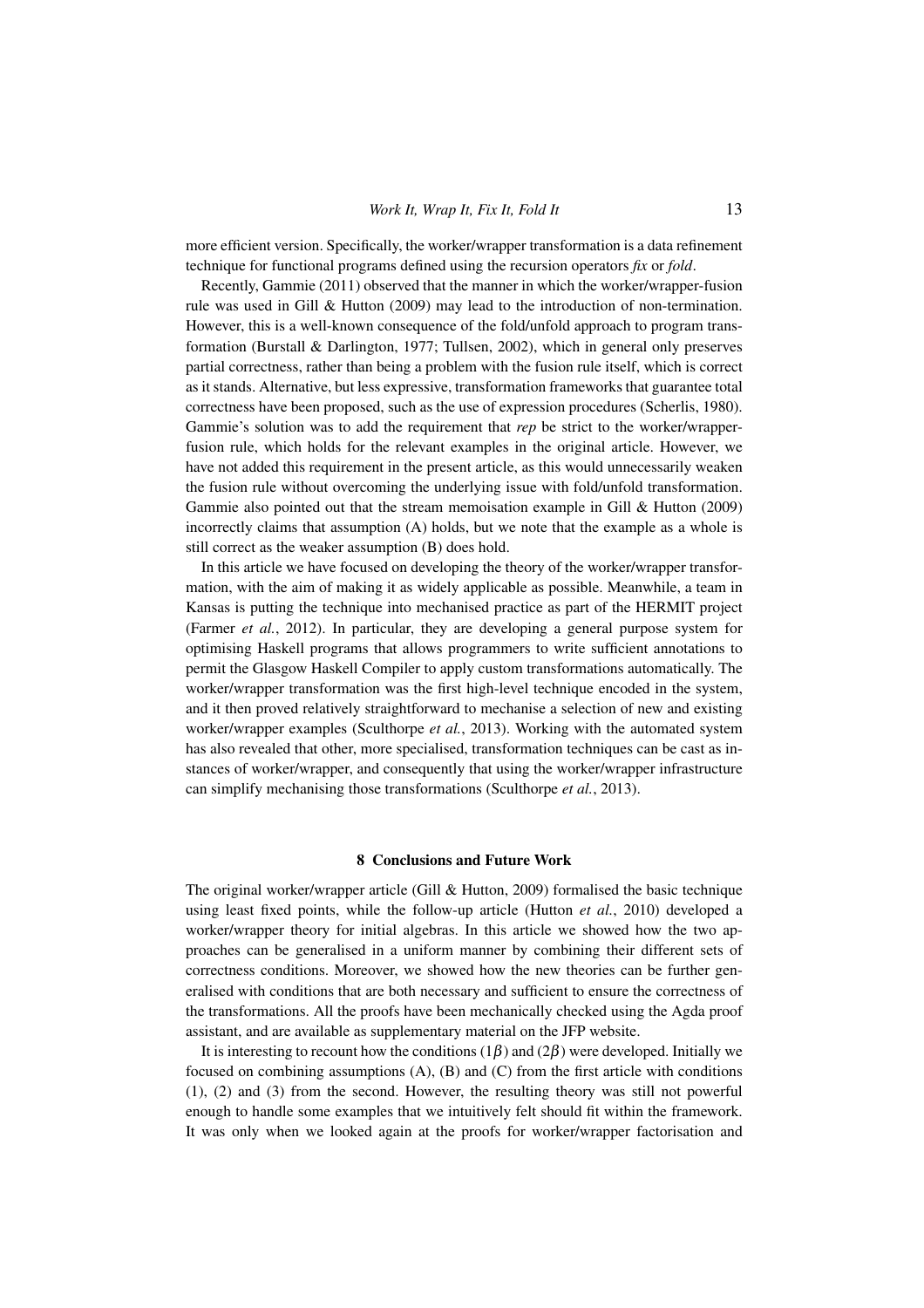fusion that we realised that conditions (1) and (2) could be further weakened, resulting in conditions (1 $\beta$ ) and (2 $\beta$ ), and proofs that they are equivalent and maximally general.

In terms of further work, practical applications of the worker/wrapper technique are being driven forward by the HERMIT project in Kansas, as described in Section 7. On the foundational side, it would be interesting to exploit additional forms of structure to further extend the generality and applicability of the technique, for example by using other recursion operators such as unfolds and hylomorphisms, framing the technique using more general categorical constructions such as limits and colimits, and considering more sophisticated notions of computation such as monadic, comonadic and applicative programs.

#### Acknowledgements

The first author was supported by NSF award number 1117569. We would like to thank Jennifer Hackett for the counterexample in Section 6, and the anonymous referees for their detailed and helpful reviews.

#### References

- Backhouse, Roland. (2002). Galois Connections and Fixed Point Calculus. *Pages 89–150 of: Algebraic and Coalgebraic Methods in the Mathematics of Program Construction*. Springer.
- Bird, Richard, & de Moor, Oege. (1997). *Algebra of Programming*. Prentice Hall.
- Burstall, Rod. M., & Darlington, John. (1977). A Transformation System for Developing Recursive Programs. *Journal of the ACM*, 24(1), 44–67.
- Farmer, Andrew, Gill, Andy, Komp, Ed, & Sculthorpe, Neil. (2012). The HERMIT in the Machine: A Plugin for the Interactive Transformation of GHC Core Language Programs. *Pages 1–12 of: Haskell Symposium*. ACM.
- Gammie, Peter. (2011). Strict Unwraps Make Worker/Wrapper Fusion Totally Correct. *Journal of Functional Programming*, 21(2), 209–213.
- Gill, Andy, & Hutton, Graham. (2009). The Worker/Wrapper Transformation. *Journal of Functional Programming*, 19(2), 227–251.
- Hoare, Tony. (1972). Proof of Correctness of Data Representations. *Acta Informatica*, 1(4), 271–281.
- Hutton, Graham, Jaskelioff, Mauro, & Gill, Andy. (2010). Factorising Folds for Faster Functions. *Journal of Functional Programming*, 20(3&4), 353–373.
- Meijer, Erik, Fokkinga, Maarten M., & Paterson, Ross. (1991). Functional Programming with Bananas, Lenses, Envelopes and Barbed Wire. *Pages 124–144 of: Functional Programming Languages and Computer Architecture*. Springer.
- Morgan, Carroll, & Gardiner, P. H. B. (1990). Data Refinement by Calculation. *Acta Informatica*, 27(6), 481–503.
- Peyton Jones, Simon, & Launchbury, John. (1991). Unboxed Values as First Class Citizens in a Non-Strict Functional Language. *Pages 636–666 of: Functional Programming Languages and Computer Architecture*. Springer.
- Scherlis, William Louis. (1980). *Expression Procedures and Program Derivation*. Ph.D. thesis, Stanford University.